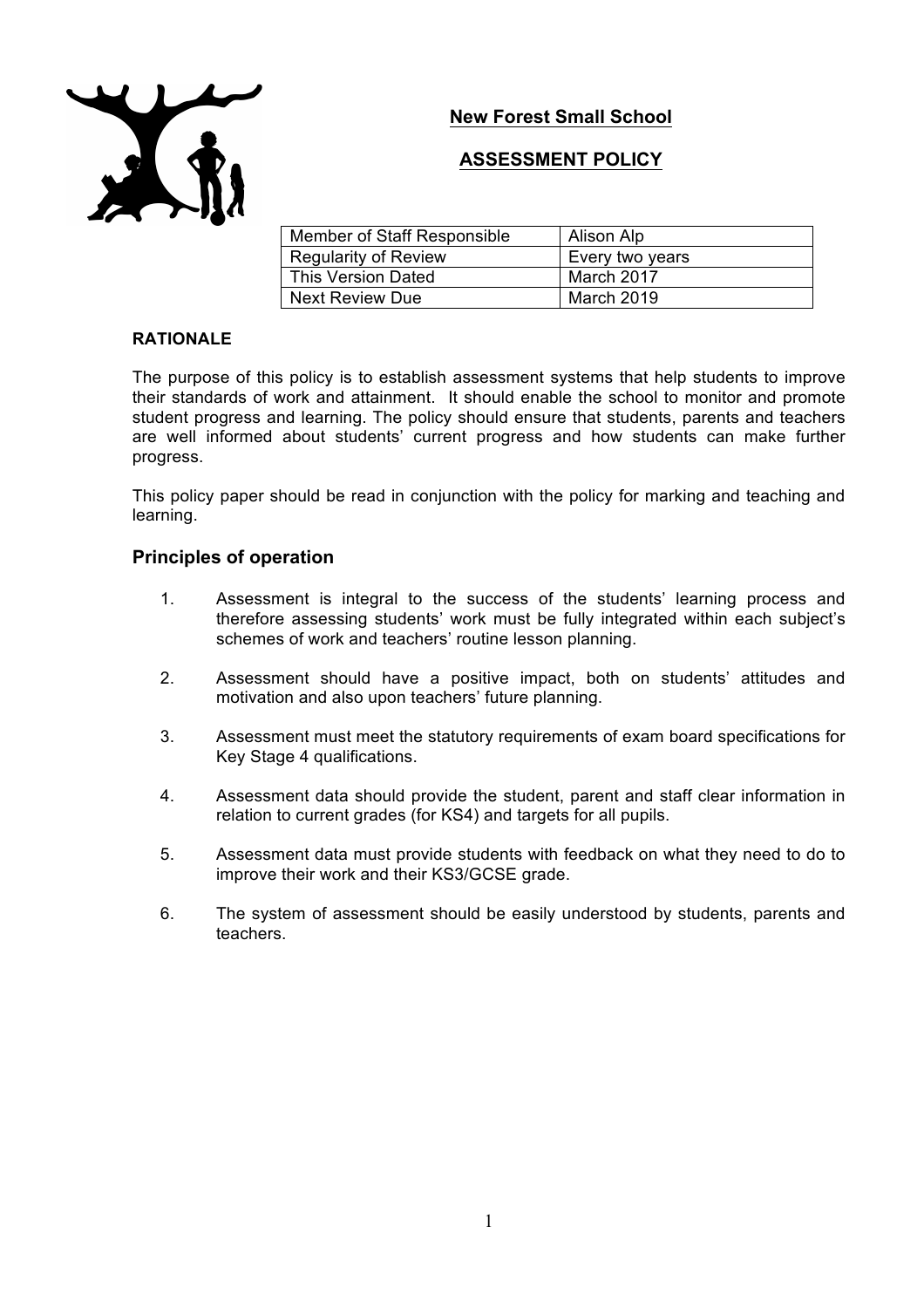# **PRACTICE**

- 1. Assessment
	- (a) Teaching should be planned to incorporate varied and differentiated assessment tasks.
	- (b) Assessment for learning strategies should be incorporated whenever possible.
	- (c) Assessment at KS4 must be carried out in terms of the GCSE criteria.
	- (d) Students are central to the process of assessment; the criteria on which they are assessed should be shared with them, understood by them and form the basis of future targets.
	- (e) Assessment at KS3 and KS4 should be scheduled to support accurate, monthly current attainment and attitude grades and subject improvement targets for students to review with their teacher in class and progress checks/reviews, reported to parents at parents evening that reflect the overall performance of a student in each subject area.
	- (f) EYFS attainments are recorded in accordance with EYFS requirements.
	- (g) KS1 and KS2 attainment School policy is to share grades with children of this age or their parents when considered appropriate, and to use the information to inform lesson planning. Bi-annual reports with written statements on progress and targets are shared with parents.
	- (h) KS3 and KS4 achievements are recorded as a colour for effort and a grade for attainment. This occurs monthly. Individual pieces of work feed into these recordings. Targets are regularly set verbally and within feedback in marking.
	- (i) GCSE current and predicated grades are recorded and discussed with children and parents at parent meetings. Parents will be contacted when a concern arises.
	- (j) In line with national changes, old courses will still use grades A-G and new courses will use 1 – 9 grades.
	- (k) Information about new students is shared at staff meetings and their abilities discussed to aid in planning and monitoring progress.
- 2. Recording
	- (a) Efficient records are to be kept in order to
		- enable meaningful information about a student's progress to be reported to parents;
		- provide information on student transfer either between teachers or schools or for planning to accommodate a student's specific individual need;
		- review progress;
		- set future targets and evaluate teaching programmes.

NB: Teachers have a duty to retain and keep all assessment records including marking information on students for at least three years from the date of assessment. These records can be stored electronically and backed up or be in the Teacher's planner.

- (b) Attainment and/or effort grades should be recorded as per above and communicated to students, along with relevant subject targets.
- (c) Current grades, with reports on effort and progress, will be recorded centrally and shared regularly and at parents meetings.